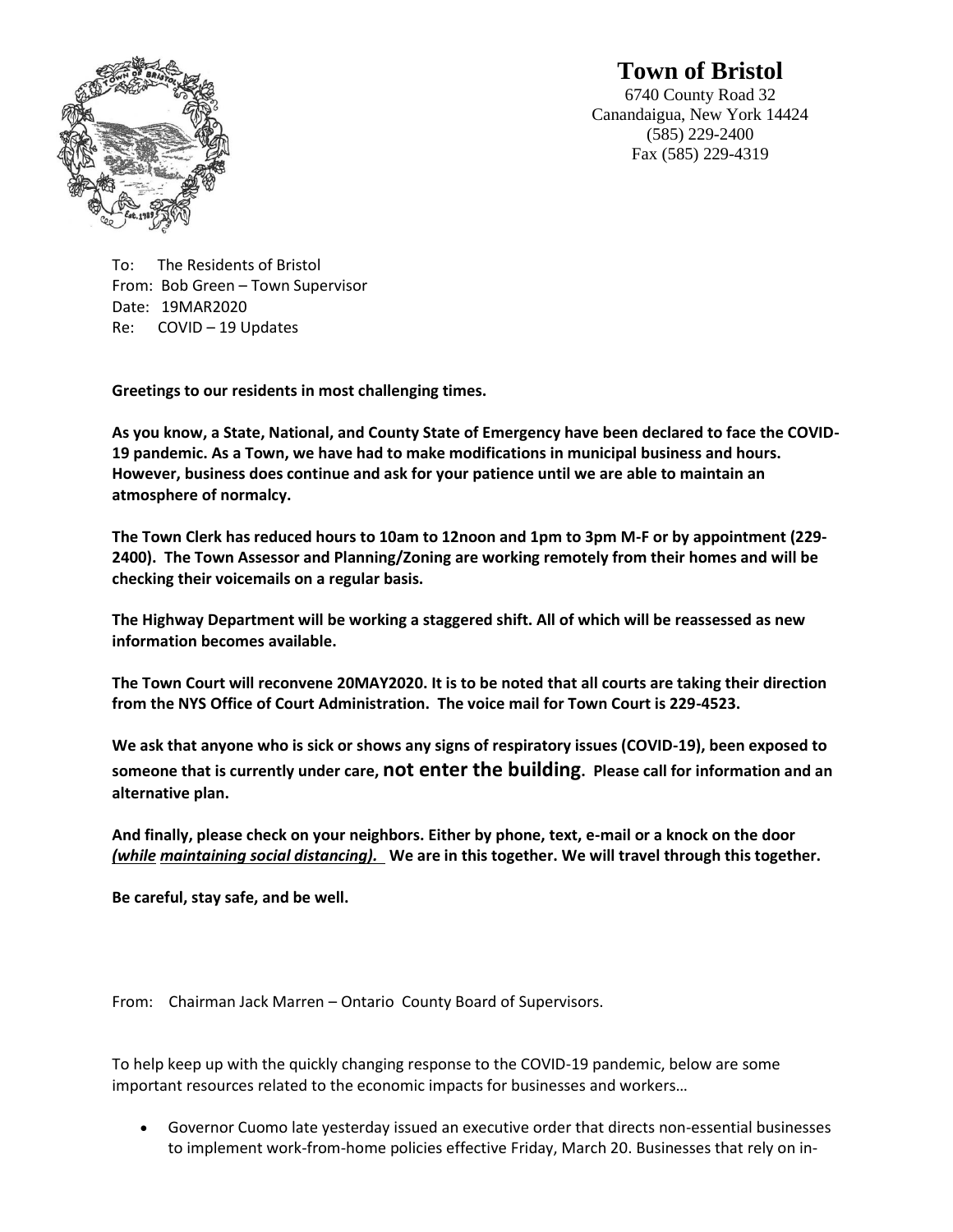office personnel must decrease their in-office workforce by 50 percent: [https://www.governor.ny.gov/news/no-2026-continuing-temporary-suspension-and](https://www.governor.ny.gov/news/no-2026-continuing-temporary-suspension-and-modification-laws-relating-disaster-emergency)[modification-laws-relating-disaster-emergency](https://www.governor.ny.gov/news/no-2026-continuing-temporary-suspension-and-modification-laws-relating-disaster-emergency)

• Governor Cuomo earlier yesterday issued a separate executive order that includes several health care items and also information about closures at malls and amusement-related businesses:

[https://www.governor.ny.gov/news/no-2025-continuing-temporary-suspension-and](https://www.governor.ny.gov/news/no-2025-continuing-temporary-suspension-and-modification-laws-relating-disaster-emergency)[modification-laws-relating-disaster-emergency](https://www.governor.ny.gov/news/no-2025-continuing-temporary-suspension-and-modification-laws-relating-disaster-emergency)

- ESD has set up a [web portal](https://esd.ny.gov/covid-19-help) and [FAQ](https://esd.ny.gov/novel-coronavirus-faq-businesses) page for individuals and businesses with business-related COVID-19 issues and questions on this website with all COVID-19 info: <https://esd.ny.gov/esd-covid-19-related-resources>
- ESD supported Governor Cuomo in New York State's declaration for SBA disaster assistance. We expect approval by the end of the week. This will allow small businesses and not-for-profits to apply for SBA disaster loans.
- Many businesses and organizations have expressed a desire to support New York State as it responds to the virus outbreak. Individuals or groups looking to volunteer or contribute to the State's effort should contact the Governor's Office at [covid19assistance@exec.ny.gov.](mailto:covid19assistance@exec.ny.gov)
- DOL has been working hard to keep up with the new demand for Unemployment Insurance and has institute new rules that include extended ours and restrictions about when to file based on your last name:

<https://labor.ny.gov/pressreleases/2020/march-17-2020-1.shtm>

- DOL is also reminding businesses of its Shared Work Program that can provide an alternative to laying off employees during business downturns by allowing workers to work a reduced work schedule and collect partial unemployment insurance benefits for up to 26 weeks. Instead of cutting staff, you able to reduce the number of hours of all employees or just a certain group: <https://www.labor.ny.gov/ui/employerinfo/shared-work-program.shtm>
- Below is the main NYS page for all COVID-19 information: <https://coronavirus.health.ny.gov/home>

**For Immediate Release:** 3/18/2020 **GOVERNOR ANDREW M. CUOMO**

**AMID ONGOING COVID-19 PANDEMIC, GOVERNOR CUOMO ANNOUNCES DEPLOYMENT OF 1,000- BED HOSPITAL SHIP 'USNS COMFORT' TO NEW YORK HARBOR**

*See [here](https://www.governor.ny.gov/sites/governor.ny.gov/files/thumbnails/image/defense-large.jpg) for a photo of the USNS Comfort*

*Issues Executive Order Directing Non-Essential Businesses to Implement Work from Home Policies Effective Friday, March 20*

*Businesses that Require In-Office Personnel Must Decrease In-Office Workforce by 50 Percent*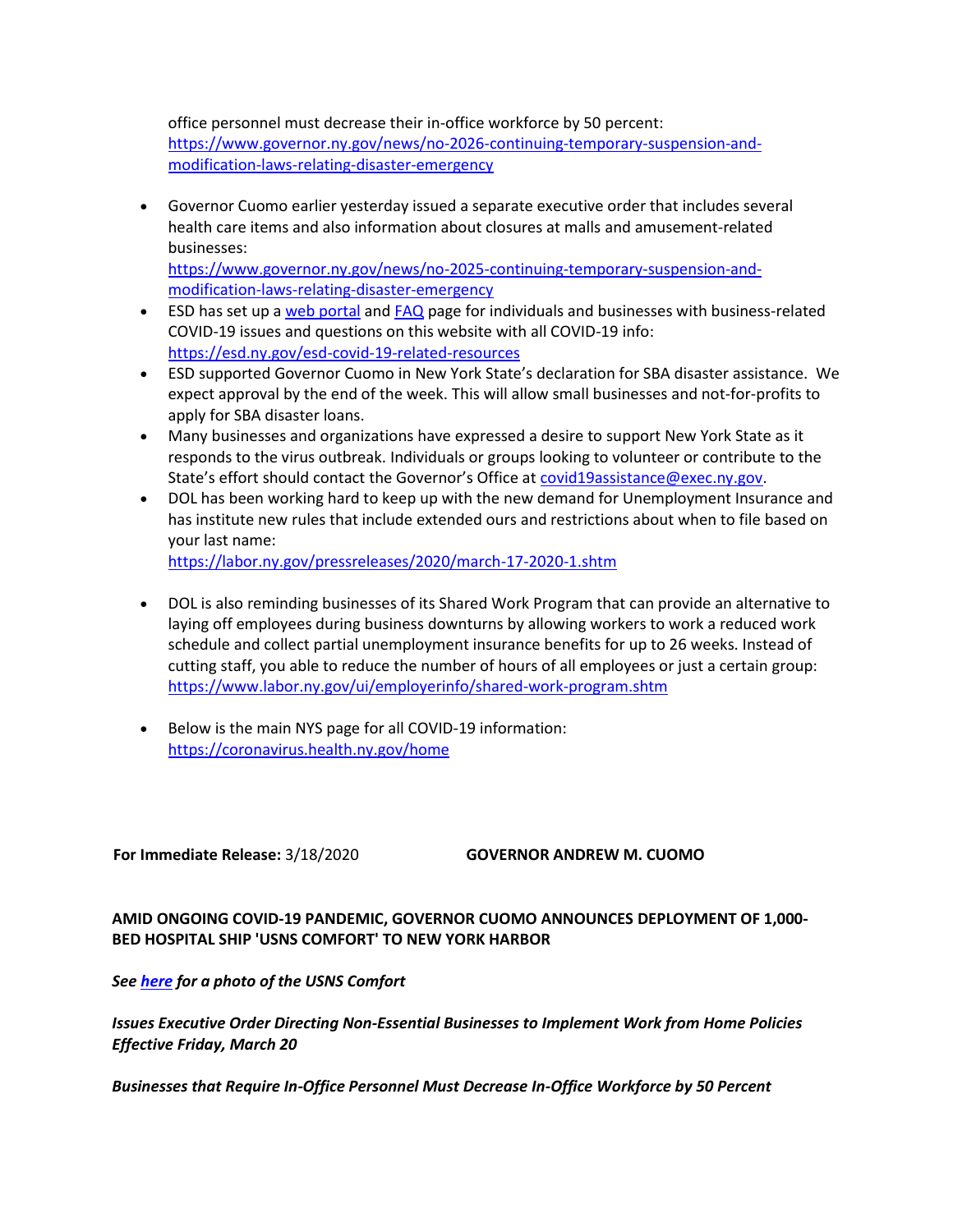## *Exceptions Made for Essential Services — Including Shipping Industry, Warehouses, Grocery and Food Production, Pharmacies, Media, Banks and Related Financial Institutions, and Businesses Essential to Supply Chain*

## *Confirms 1,008 Additional Coronavirus Cases in New York State - Bringing Statewide Total to 2,382; New Cases in 20 Counties*

## *Governor Meeting Today with Army Corp of Engineers to Discuss Hospital Surge Capacity*

Amid the ongoing COVID-19 pandemic, Governor Andrew M. Cuomo today announced the USNS Comfort will be deployed to New York harbor and is expected to arrive in April. The 1,000-bed hospital ship has 12 fully-equipped operating rooms and will significantly increase New York's hospital surge capacity. The Governor is meeting with leadership of the Army Corp of Engineers today to discuss ways to increase hospital capacity in New York.

The Governor also announced he will issue an executive order directing non-essential businesses to implement work-from-home policies effective Friday, March 20. Businesses that rely on in-office personnel must decrease their in-office workforce by 50 percent. The executive order exempts essential service industries, including shipping, media, warehousing, grocery and food production, pharmacies, healthcare providers, utilities, banks and related financial institutions, and other industries critical to the supply chain.

"We are fighting a war against this pandemic and we know that two of the most effective ways to stop it is by reducing density and increasing our hospital capacity so our healthcare system is not overwhelmed," **Governor Cuomo said.** "The deployment of the USNS Comfort to New York is an extraordinary but necessary step to help ensure our state has the capacity to handle an influx of patients with COVID-19 and continue our efforts to contain the virus. Partnering with the private sector to require nonessential employees to work from home will also go a long way toward bending the curve. My number one priority is protecting the public health so that a wave of new cases doesn't crash our hospital system, and we will continue taking any action necessary to achieve that goal."

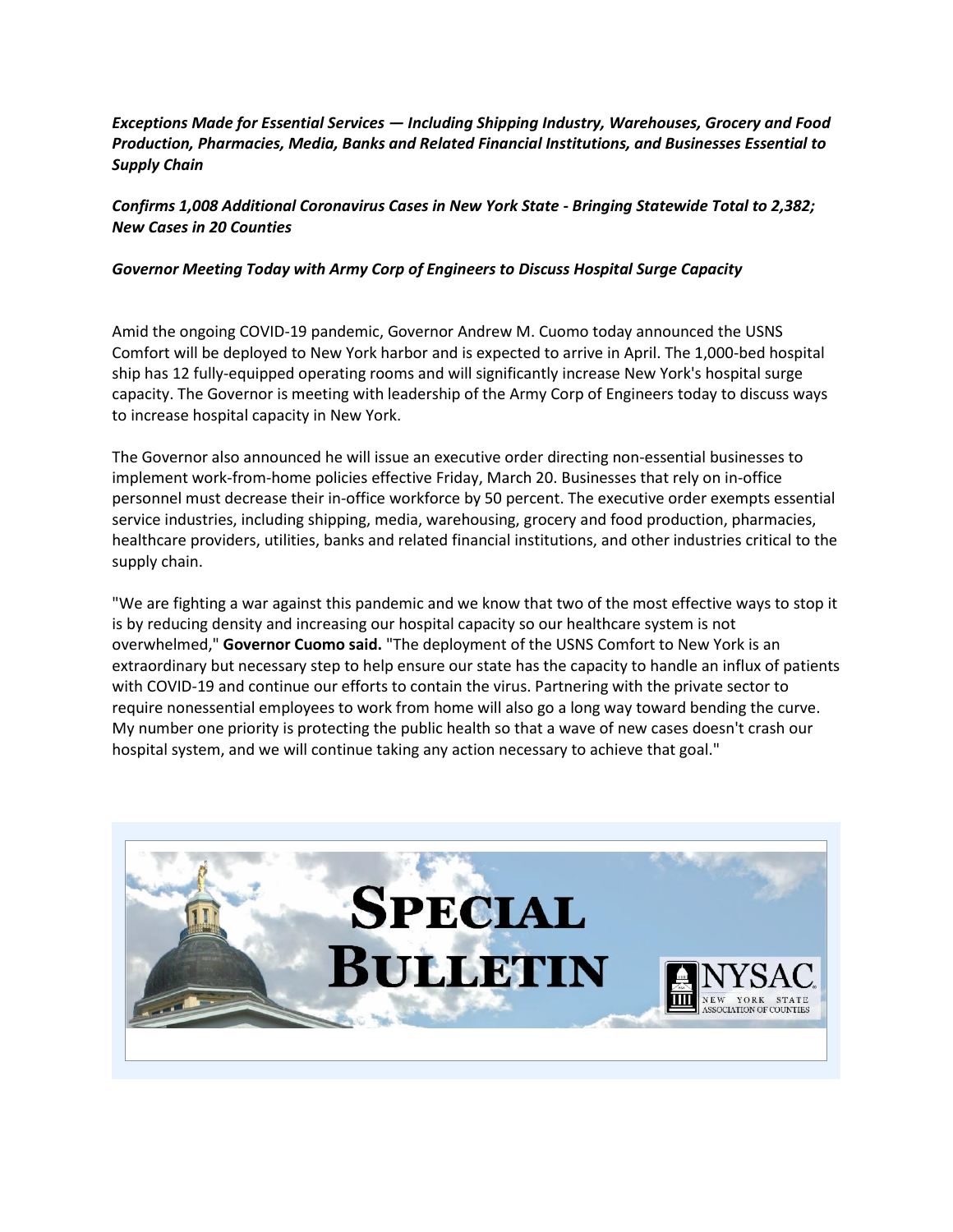## **NYSAC Special Bulletin**

Between the Legislature and COVID-19, news is breaking at a pace like we've never experienced — and it all directly ties to the work New York's counties are doing. To help keep you as updated as possible, NYSAC will be sending out daily "Special Bulletins."

## **Counties are Leading the Way – Thank you!**

A special thank you to our public health officials, public safety officers, and essential county workers who are keeping our residents safe and healthy during this historic public health emergency.

Our county leaders are continuing to ask people to stay home and encourage residents to regularly wash their hands and practice social distancing.



## **Update on NYS Executive Action on COVID 19**

The Governor has instituted [5](http://r20.rs6.net/tn.jsp?f=001Pd8_LzXkd8ueFCjfNA7fwR3ps0fNq3dNaOjIRiZk6EBlJXPsmiDGTmv2aRprbhK3nl4yOCEwlB6nj-uh6V8nfTeYRWWj1Y6E1nTFGIhE07Yp5lGZf7BbigRbuN7CHaSZb9CAn7lTwf_n1-X5V2DUEA==&c=fJjYTPogwX_qELjg43oE31qPX6tsHNRnjaFc35XncdBo5Gk1YDI74A==&ch=XAMhct5sl7r-cUyXsiXcMbcvvsCZBHirgb6b4EzoG3LsHH0smTzZxA==)  [Executive Orders,](http://r20.rs6.net/tn.jsp?f=001Pd8_LzXkd8ueFCjfNA7fwR3ps0fNq3dNaOjIRiZk6EBlJXPsmiDGTmv2aRprbhK3nl4yOCEwlB6nj-uh6V8nfTeYRWWj1Y6E1nTFGIhE07Yp5lGZf7BbigRbuN7CHaSZb9CAn7lTwf_n1-X5V2DUEA==&c=fJjYTPogwX_qELjg43oE31qPX6tsHNRnjaFc35XncdBo5Gk1YDI74A==&ch=XAMhct5sl7r-cUyXsiXcMbcvvsCZBHirgb6b4EzoG3LsHH0smTzZxA==) and most counties have declared a local state of emergency. Any local emergency order (or charter, law, reg, etc.) that conflicts with any of the executive directives is suspended, according to Executive Order 202.3.

Beginning today, and ending April 1st, all school districts will be closed across the state [\(Exec](http://r20.rs6.net/tn.jsp?f=001Pd8_LzXkd8ueFCjfNA7fwR3ps0fNq3dNaOjIRiZk6EBlJXPsmiDGTrbs1p4lOYdWi2hUJ4_bvP7fVyGxDNx5IDlZLe8K-Ohe5-sdLbl8aEM464c8P5PREQlHnM3IaYBE_mSj5DI36O_rTkTmZtqyj0f4CSKTmqQQU4uYEgFyIAs=&c=fJjYTPogwX_qELjg43oE31qPX6tsHNRnjaFc35XncdBo5Gk1YDI74A==&ch=XAMhct5sl7r-cUyXsiXcMbcvvsCZBHirgb6b4EzoG3LsHH0smTzZxA==)  Order [#202.4\)](http://r20.rs6.net/tn.jsp?f=001Pd8_LzXkd8ueFCjfNA7fwR3ps0fNq3dNaOjIRiZk6EBlJXPsmiDGTrbs1p4lOYdWi2hUJ4_bvP7fVyGxDNx5IDlZLe8K-Ohe5-sdLbl8aEM464c8P5PREQlHnM3IaYBE_mSj5DI36O_rTkTmZtqyj0f4CSKTmqQQU4uYEgFyIAs=&c=fJjYTPogwX_qELjg43oE31qPX6tsHNRnjaFc35XncdBo5Gk1YDI74A==&ch=XAMhct5sl7r-cUyXsiXcMbcvvsCZBHirgb6b4EzoG3LsHH0smTzZxA==). Schools are directed to develop a plan for alternative instructional options, distribution and availability of meals, and childcare, with an emphasis on serving children of parents in the health care profession or first responders.

Local government staffing reductions are effective today, 3/17, according to Executive Order #202.4. Non-essential personnel (as determined by the local government) must work from home or take leave without charging accruals. There are exemptions for personnel essential to the COVID-19 response. Non-essential personnel must be at least 50% of the total number of employees.

Village elections scheduled for today (3/17) are postponed, as per Executive Order #202.4. Any large gathering or event that expects more than 50 people in attendance must be cancelled or postponed [\(Exec Order #202.3\)](http://r20.rs6.net/tn.jsp?f=001Pd8_LzXkd8ueFCjfNA7fwR3ps0fNq3dNaOjIRiZk6EBlJXPsmiDGTrbs1p4lOYdWUBUkYv6TjgRVT5XcV3oHwWZm4KgnIRDE9cqiFgY8WEAl8vHi7SYqcrf5MISpymvk9G6jS5cj8lOdjL_TcPsd8uyinxqIXvx0Ts7lFsM3Tpk=&c=fJjYTPogwX_qELjg43oE31qPX6tsHNRnjaFc35XncdBo5Gk1YDI74A==&ch=XAMhct5sl7r-cUyXsiXcMbcvvsCZBHirgb6b4EzoG3LsHH0smTzZxA==).

Effective yesterday at 8 p.m., bars and restaurants are take-out only. Retail on-premises licensees can sell alcohol for take-out or delivery during this period. This same Executive Order has also closed casinos and gyms effective yesterday (3/16) at 8 p.m.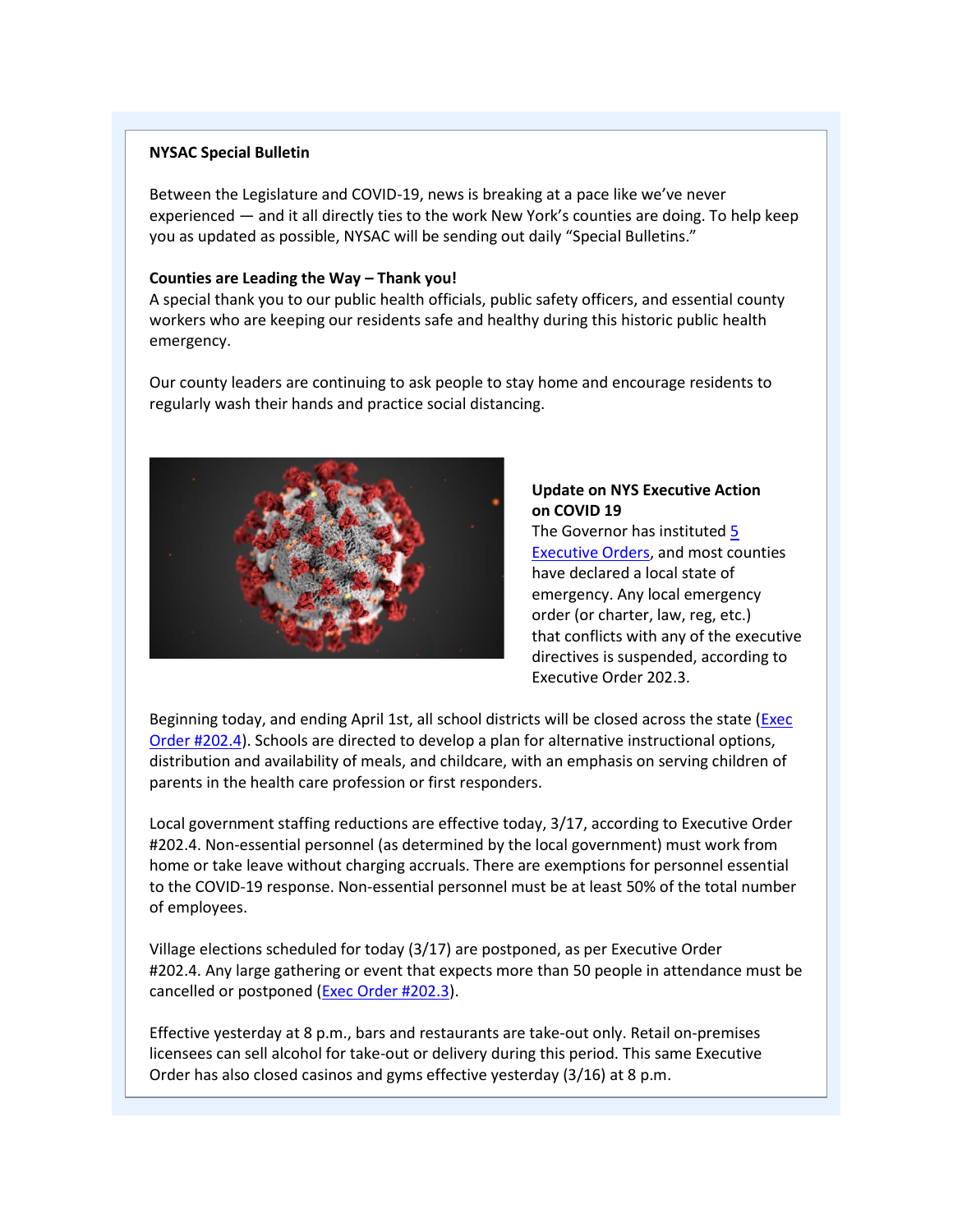#### **Three-Way Agreement on Paid Sick Leave**

This afternoon, the Governor reached a three-way agreement with legislative leaders to pass a paid sick leave program. The legislature is expected to take up this legislation on Wednesday.

For public employers, each employee who is subject to a mandatory or precautionary order of quarantine or isolation, due to COVID-19 shall be provided with at least 14 days of paid sick leave during the mandatory or



precautionary order of quarantine or isolation. This legislation provides paid sick leave without loss of an employee's accrued sick leave.

These benefits in general are also extended to the private sector as well. However, the level of paid sick leave benefit varies depending on the number of employees and the amount of revenue generated by a private sector company.

You can read a full copy of the legislation [here.](http://r20.rs6.net/tn.jsp?f=001Pd8_LzXkd8ueFCjfNA7fwR3ps0fNq3dNaOjIRiZk6EBlJXPsmiDGTrbs1p4lOYdWgVb9ztsvl3VEOfmVHw2Jmgnz2JjKODgS4x4ig_2Fc41tJAP9-aiPejNDMDBvukciutXHHRUDZIgYv-IUr2o92dhlTqjgmdaPegsNcfBsbMBHllJnQYeGxxeOR9JpwJoCZ2LXJ4vaWM6Knz6jXzPyZY18EebcCTksevFpovwK34Jvxhc1F7-op7-iqjHdfBrk&c=fJjYTPogwX_qELjg43oE31qPX6tsHNRnjaFc35XncdBo5Gk1YDI74A==&ch=XAMhct5sl7r-cUyXsiXcMbcvvsCZBHirgb6b4EzoG3LsHH0smTzZxA==)

### **Counties Innovating**

In the face of unprecedented challenges, counties are innovating to find solutions to respond to the COVID-19 threat. NYSAC is collecting some of these solutions and will providing them through an interactive blog. For example,

**Tompkins County set up a drive-by testing lab [that launched operations yesterday](http://r20.rs6.net/tn.jsp?f=001Pd8_LzXkd8ueFCjfNA7fwR3ps0fNq3dNaOjIRiZk6EBlJXPsmiDGTrbs1p4lOYdWZ3VCqtKHXubhhQu-I1yykoJ2m9K0rQ9KZuG2z-QGXkj_eWNhJ__WwC-blnn7FY3naklCxkQrr_XzECEnKmUlg3ZwdBbIbIy5DjyP4qvaX2WpLnuLzHDo0GW2G2w_Er7kUuWDFLmxbmZoucACruEXZEswkj0Gsu2rlTI08xcwdAg=&c=fJjYTPogwX_qELjg43oE31qPX6tsHNRnjaFc35XncdBo5Gk1YDI74A==&ch=XAMhct5sl7r-cUyXsiXcMbcvvsCZBHirgb6b4EzoG3LsHH0smTzZxA==)**[.](http://r20.rs6.net/tn.jsp?f=001Pd8_LzXkd8ueFCjfNA7fwR3ps0fNq3dNaOjIRiZk6EBlJXPsmiDGTrbs1p4lOYdWZ3VCqtKHXubhhQu-I1yykoJ2m9K0rQ9KZuG2z-QGXkj_eWNhJ__WwC-blnn7FY3naklCxkQrr_XzECEnKmUlg3ZwdBbIbIy5DjyP4qvaX2WpLnuLzHDo0GW2G2w_Er7kUuWDFLmxbmZoucACruEXZEswkj0Gsu2rlTI08xcwdAg=&c=fJjYTPogwX_qELjg43oE31qPX6tsHNRnjaFc35XncdBo5Gk1YDI74A==&ch=XAMhct5sl7r-cUyXsiXcMbcvvsCZBHirgb6b4EzoG3LsHH0smTzZxA==)

#### **Economic Impact on Counties**

NYSAC is projecting a more than \$1 billion impact on New York State counties, outside of New York City. When you include New York City and all of economic activities that take place in the City, we are projecting a more than \$5 billion impact on our local economies.



#### **Price Gouging Hotline**